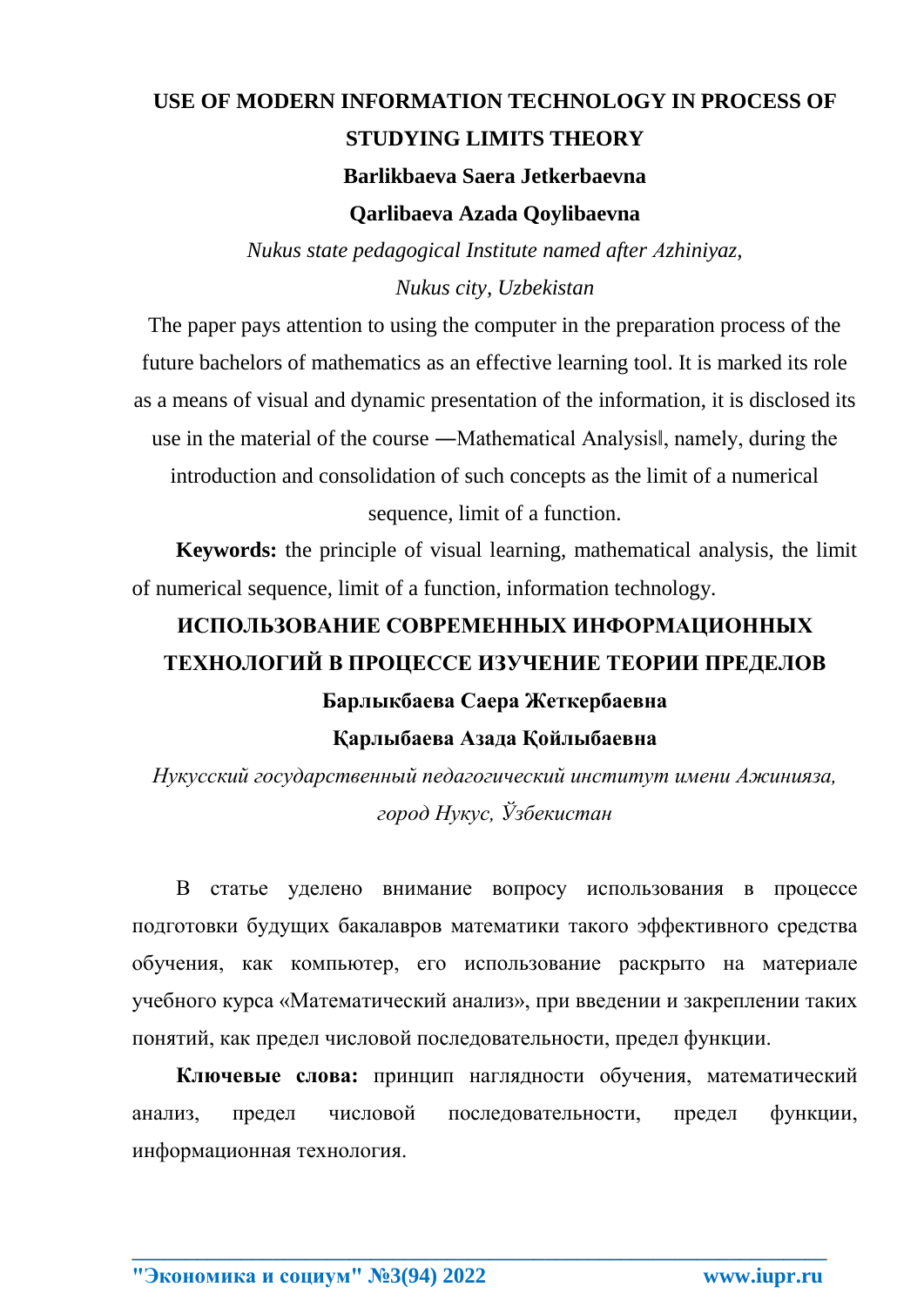Today we are witnessing how computerization penetrates into all aspects of our lives. There are practically no spheres of activity, wherever computers are not used: financial operations, engineering, communications and printing, modeling and construction of new facilities and more. It is difficult to imagine our life without these operating and multifunction tools. Therefore, it is important to teach various computer skills at all levels of the education system.

Using computer technology in education is a powerful new stimulus for the further development of the teaching science. There is a need for research to find new and effective techniques, methods of using computer technology that expand the possibilities of the educational process.

In recent years, pedagogical and methodological developments demonstrate the comprehensive implementation of information and communication tools in education and science. Today, many leading pedagogues turn increasingly to the use of these tools in the modern educational process, among them: M.P Lapchik, V.A. Dalinger, K.A. Zuev, N.V. Sholokhov, P.I. Sovertkov, I.V. Robert, S.I. Shapiro, B.S. Gershunskiy and others. Most of them take the consideration of various approaches to the use of computer technology as a learning tool.

The computer can act as a subject of study, as a learning tool, and as a tool for scientific research. In this connection, it solves the following problems: execution of complex computing operations, analysis of the experimental results, the construction and interpretation of mathematical models, and so on.

Applications of the computer in the learning activities are mainly limited to its use as a —big calculator||, —information textbook|| tool for controlling students' knowledge and less – as a performer of other functions. Moreover, its advantages and opportunities for learning are generally not fully disclosed. When using the computer, students master the learning material at their own speed, their knowledge are objectively evaluated, simultaneous feedback is carried out, they get a wide range of information to be provided in a variety of images [1]. On the other hand, using the computer, teacher can take into account the individuality of students, pay more attention to them, get rid of routine work when searching for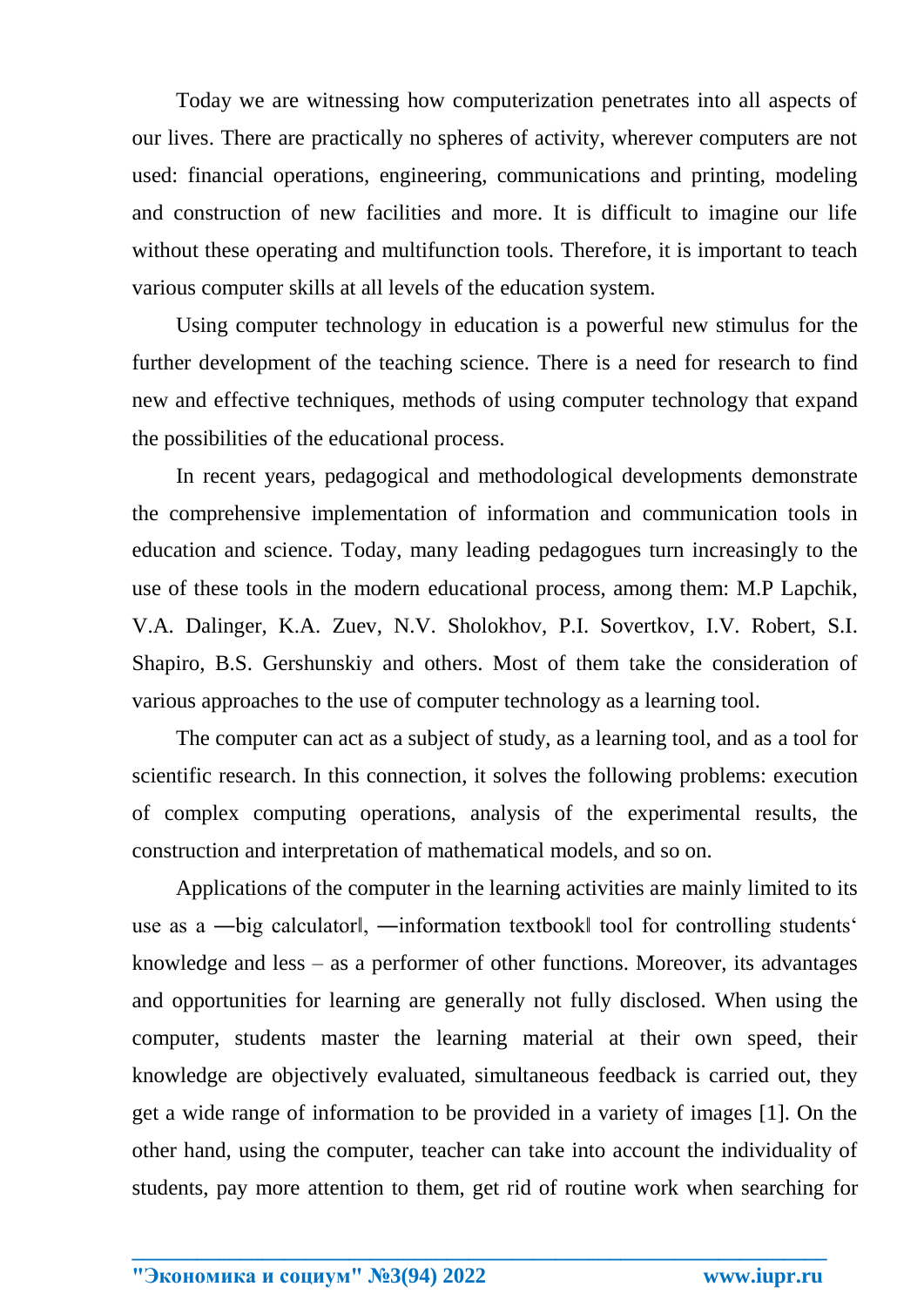information, include various exercises, while spending a minimum of time for creating tasks, and as a result, spend more time for improving his intellectual level and professional skill.

No doubt, such use of computer solves many educational and psychological problems during the learning. However, the possibilities of this technical tool are much broader. In addition, information technologies have a significant impact not only on the learning process, but also on the development and education of students. They stimulate and create motivation, provide the dynamism of the learning process, stimulate learning and cognitive activity. Information technologies alone cannot always ensure efficiency of learning, but they can be a means of improving the current educational process [2].

The primary role in realization of these possibilities falls on the shoulders of teachers of higher educational institutions. In this connection, it is necessary to pay the due attention in pedagogical higher educational institutes not only to teachers of computer skills, but also to teachers of other disciplines (of humanitarian and natural–mathematical cycles) in their training the basics of modeling with the use of the application software. Teachers must be not only subject teachers, but also teachers having basics of didactics and new technologies of education.

In the process of understanding and generalization, computer can make a demonstrational analysis of the relationships, dependencies, etc.; it can monitor students' independent work, formulate conclusions, hypotheses and prognoses.

When fixing the educational material, computer serves as a generator of problem situations; manages students' independent work; analyzes the level of assimilation.

In the application of knowledge, computer can serve as a simulator for formation of skills and abilities; provide differentiated support and control for the learners [4].

Turning on the computer in the learning process should not be chaotic and aimless. Each lesson must be thought-out; the involvement of information and communication tools must be justified by the objectives, demands of the subject,